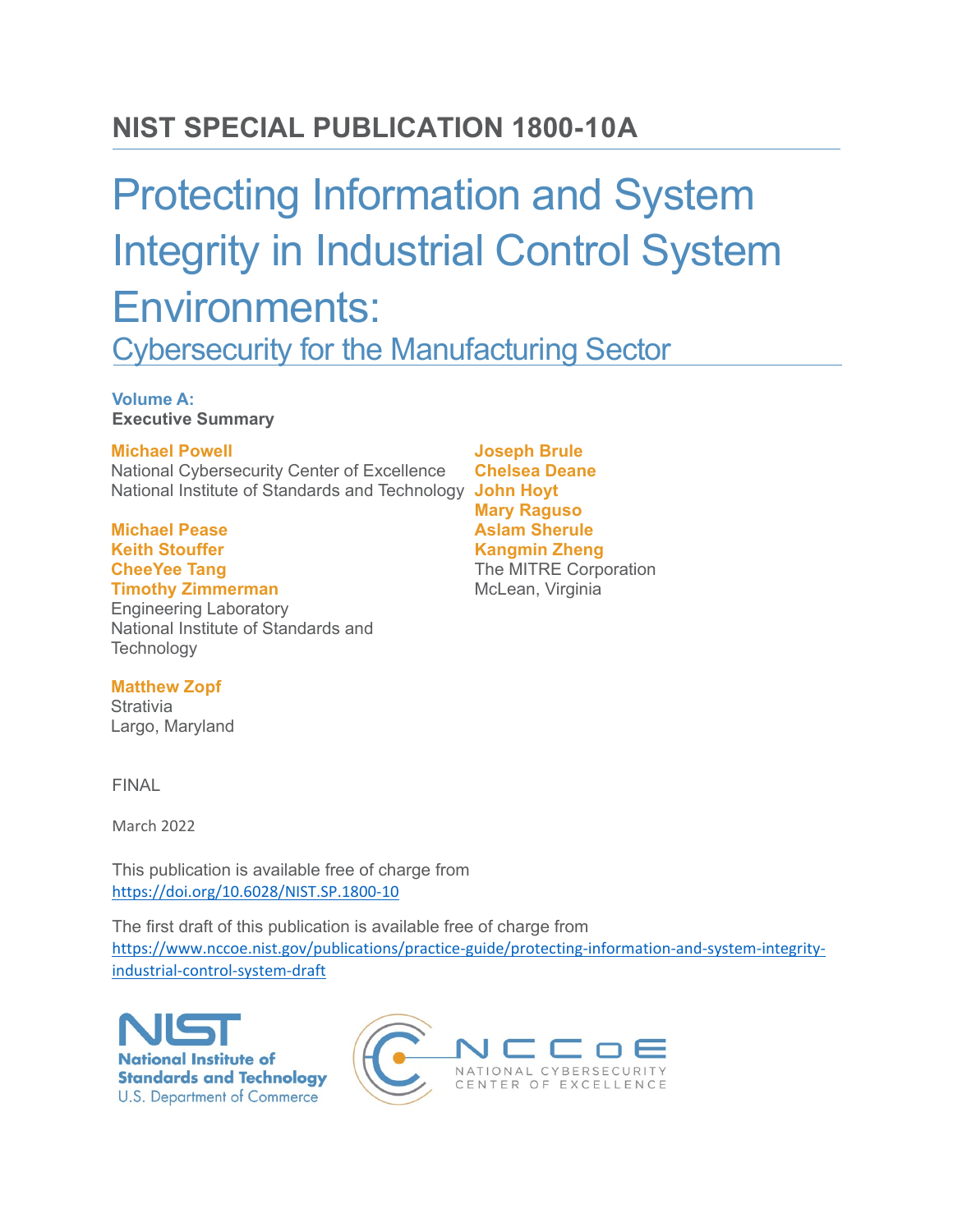# Executive Summary

Many manufacturing organizations rely on industrial control systems (ICS) to monitor and control their machinery, production lines, and other physical processes that produce goods. To stay competitive, manufacturing organizations are increasingly connecting their operational technology (OT) systems to their information technology (IT) systems to enable and expand enterprise-wide connectivity and remote access for enhanced business processes and capabilities.

Although the integration of IT and OT networks is helping manufacturers boost productivity and gain efficiencies, it has also provided malicious actors, including nation states, common criminals, and insider threats a fertile landscape where they can exploit cybersecurity vulnerabilities to compromise the integrity of ICS and ICS data to reach their end goal. The motivations behind these attacks can range from degrading manufacturing capabilities to financial gain, and causing reputational harm.

Once malicious actors gain access, they can harm an organization by compromising data or system integrity, hold ICS and/or OT systems ransom, damage ICS machinery, or cause physical injury to workers. The statistics bear this out. The [X-Force Threat Intelligence Index 2021 \(ibm.com\)](https://www.ibm.com/downloads/cas/M1X3B7QG) stated that manufacturing was the second-most-attacked industry in 2020, up from eighth place in 2019.

One particular case study illustrates the long-lasting effects and damage a single cyber attack can inflict on an organization. It was reported that a global pharmaceutical manufacturer suffered a cyber attack that caused temporary production delays at a facility making a key vaccination. More than 30,000 laptop and desktop computers, along with 7,500 servers, sat idle. Although the company claimed that its operations were back to normal within six months of the incident; at this writing, news reports stated that the organization is locked in a legal battle with its insurers and is looking to reclaim expenses that include repairing its computer networks and the costs associated with interruptions to its operations. They are seeking more than \$1.3 billion in damages.

To address the cybersecurity challenges facing the manufacturing sector, the National Institute of Standards and Technology's (NIST's) National Cybersecurity Center of Excellence (NCCoE) launched this project in collaboration with NIST's Engineering Laboratory (EL) and cybersecurity technology providers. Together, we have built example solutions that manufacturing organizations can use to mitigate ICS integrity risks, strengthen the cybersecurity of OT systems, and protect the data that these systems process.

### **CHALLENGE**

The manufacturing industry is critical to the economic well-being of the nation, and is constantly seeking ways to modernize its systems, boost productivity, and raise efficiency. To meet these goals, manufacturers are modernizing their OT systems by making them more interconnected and integrated with other IT systems and introducing automated methods to strengthen their overall OT asset management capabilities.

As OT and IT systems become increasingly interconnected, manufacturers have become a major target of more widespread and sophisticated cybersecurity attacks, which can disrupt these processes and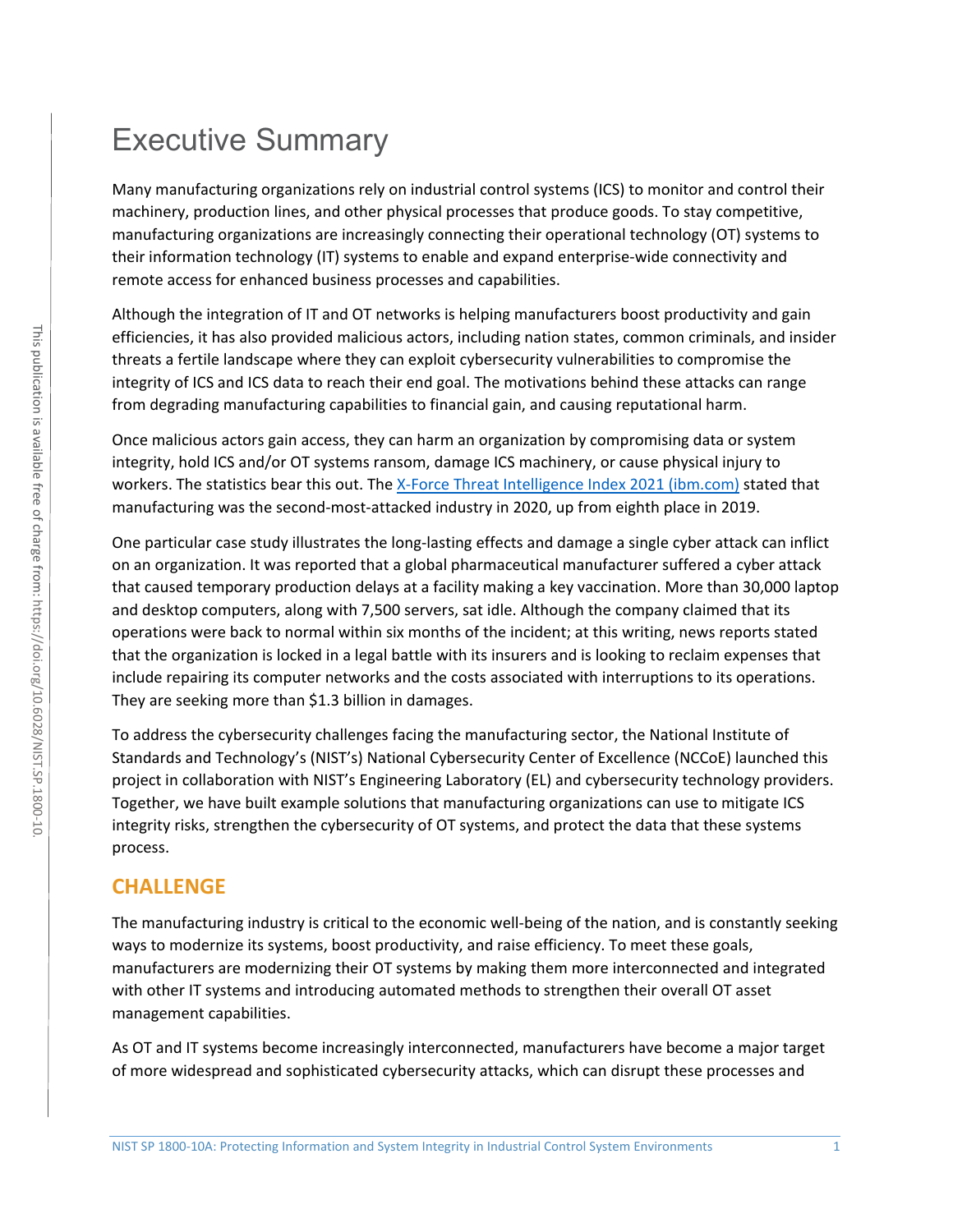cause damage to equipment and/or injuries to workers. Furthermore, these incidents could significantly impact productivity and raise operating costs, depending on the extent of a cyber attack.

**This practice guide can help your organization:**

- **•** detect and prevent unauthorized software installation
- protect ICS networks from potentially harmful applications
- determine changes made to a network using change management tools
- detect unauthorized use of systems
- continuously monitor network traffic
- leverage anti-malware tools

### **SOLUTION**

The NCCoE, in conjunction with the NIST EL, collaborated with cybersecurity technology providers to develop and implement example solutions that demonstrate how manufacturing organizations can protect the integrity of their data from destructive malware, insider threats, and unauthorized software within manufacturing environments that rely on ICS.

The example solutions use technologies and security capabilities from the project collaborators listed in the table below. These technologies were implemented in two distinct manufacturing lab environments that emulate discrete and continuous manufacturing systems. This project takes a modular approach in demonstrating two unique builds in each of the lab environments.

The following is a list of the project's collaborators.

| <b>Collaborator</b>               | <b>Component</b>                                                                                                                             |
|-----------------------------------|----------------------------------------------------------------------------------------------------------------------------------------------|
| <b>DISPEL</b>                     | Provides secure remote access with authentication and<br>authorization support.                                                              |
| DRAGOS                            | Provides network and asset monitoring to detect<br>behavior anomalies and modifications to hardware,<br>firmware, and software capabilities. |
| <)FORESCOUT                       | Provides network and asset monitoring to detect<br>behavior anomalies and modifications to hardware,<br>firmware, and software capabilities. |
| GreenTec™<br>www.GreenTec-USA.com | Offers secure data storage on-prem.                                                                                                          |
| <b>Exercise 15</b> Microsoft      | Provides network and asset monitoring to detect<br>behavior anomalies and modifications to hardware,<br>firmware, and software capabilities. |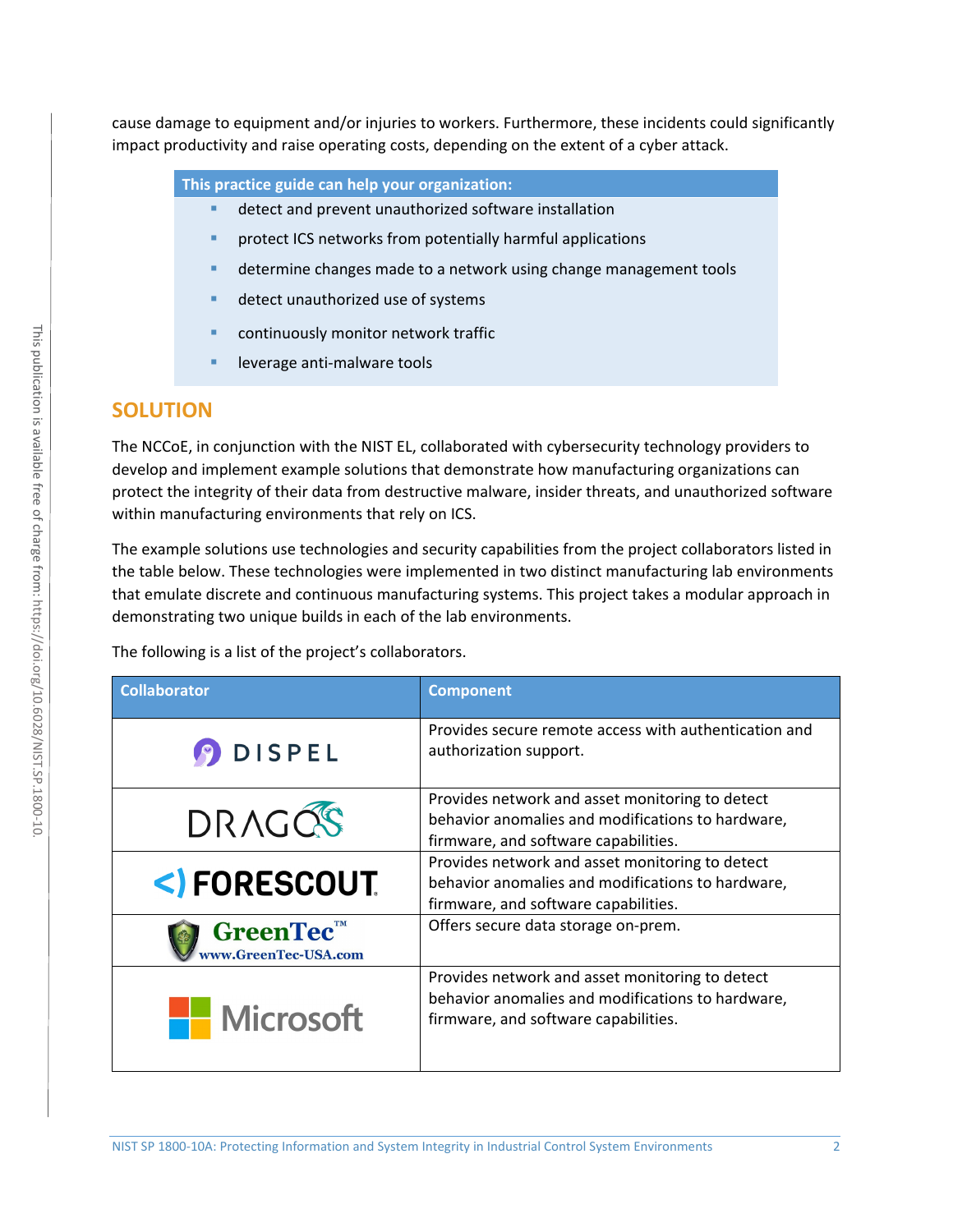| <b>Collaborator</b>                      | <b>Component</b>                                                                                                                                                                          |
|------------------------------------------|-------------------------------------------------------------------------------------------------------------------------------------------------------------------------------------------|
| <b>OSI</b> soft.<br>is now part of AVEVA | Real-time data management software that enables<br>detection of behavior anomalies and modifications to<br>hardware, firmware, and software capabilities.                                 |
| tdi<br>technologies                      | Access control platform that secures connections and<br>provides control mechanisms to enterprise systems for<br>authorized users and devices; monitors activity down to<br>the keystroke |
| <b>Stenable</b>                          | Provides network and asset monitoring to detect<br>behavior anomalies and modifications to hardware,<br>firmware, and software capabilities.                                              |
| <b>vmware</b> <sup>®</sup>               | Provides host-based application allowlisting (the blocking<br>of unauthorized activities that have the potential to pose<br>a harmful attack) and file integrity monitoring.              |

While the NCCoE used a suite of commercial products to address this challenge, this guide does not endorse these particular products, nor does it guarantee compliance with any regulatory initiatives. Your organization's information security experts should identify the products that will best integrate with your existing tools and IT system infrastructure. Your organization can adopt this solution or one that adheres to these guidelines in whole, or you can use this guide as a starting point for tailoring and implementing parts of a solution.

## **HOW TO USE THIS GUIDE**

Depending on your role in your organization, you might use this guide in different ways:

**Business decision makers, including chief information security and technology officers,** can use this part of the guide, *NIST SP 1800-10A: Executive Summary*, to understand the drivers for the guide, the cybersecurity challenge we address, our approach to solving this challenge, and how the solution could benefit your organization.

**Technology, security, and privacy program managers** who are concerned with how to identify, understand, assess, and mitigate risk can use *NIST SP 1800-10B: Approach, Architecture, and Security Characteristics*. It describes what we built and why, including the risk analysis performed and the security/privacy control mappings.

**Technology professionals** who want to implement an approach like this can make use of *NIST SP 1800- 10C: How-To Guides*. It provides specific product installation, configuration, and integration instructions for building the example implementation, allowing you to replicate all or parts of this project.

## **SHARE YOUR FEEDBACK**

You can view or download the guide at [https://www.nccoe.nist.gov/projects/use](https://www.nccoe.nist.gov/projects/use-cases/manufacturing/integrity-ics)[cases/manufacturing/integrity-ics.](https://www.nccoe.nist.gov/projects/use-cases/manufacturing/integrity-ics)

Once the example implementation is developed, you can adopt this solution for your own organization. If you do, please share your experience and advice with us. We recognize that technical solutions alone